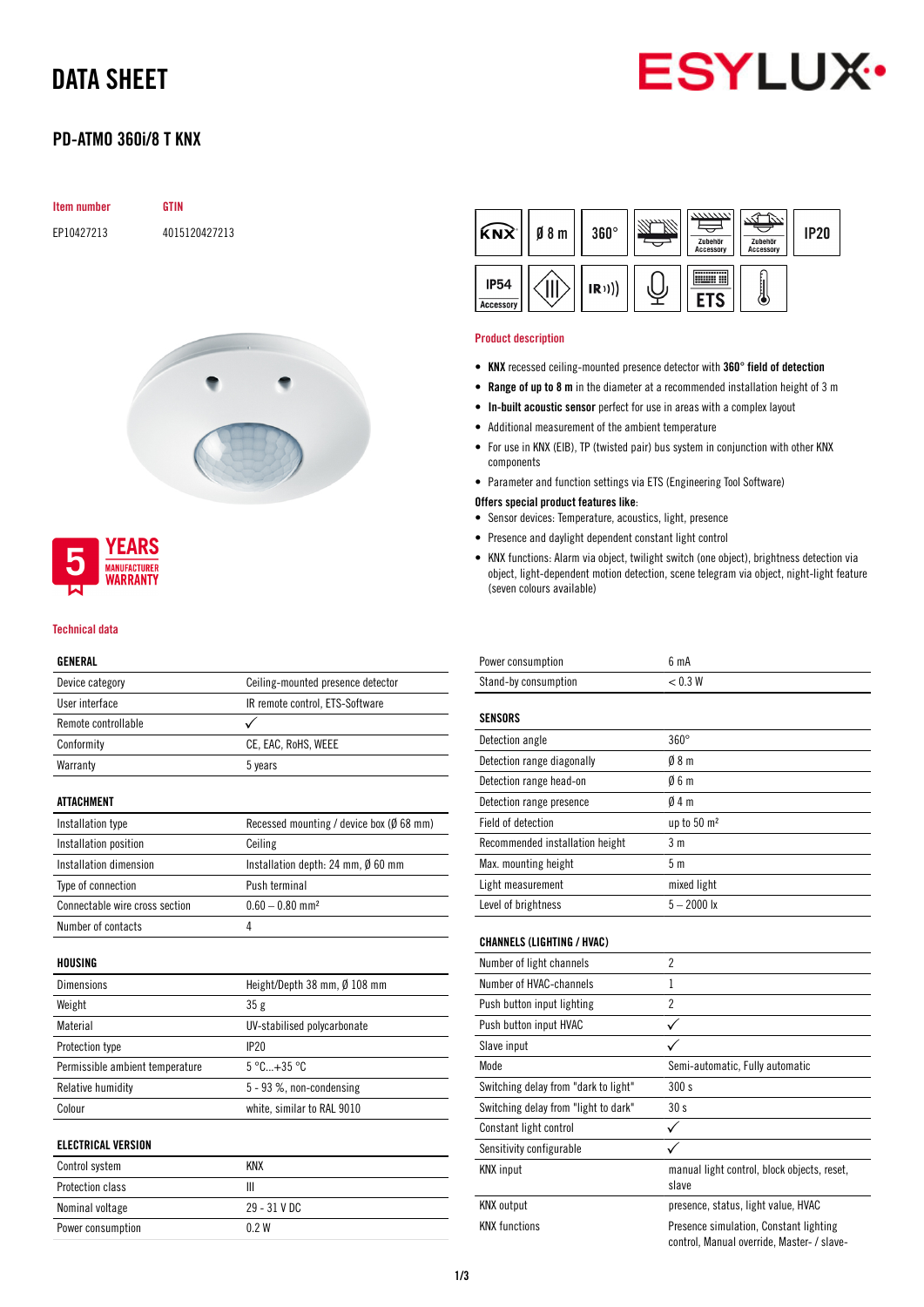# DATA SHEET

## PD-ATMO 360i/8 T KNX

**ESYLUX** 

| <b>Item number</b> | GTIN          |
|--------------------|---------------|
| EP10427213         | 4015120427213 |

|                                          | toiminto, Night-light feature, Sensitivity<br>configurable, Sends a telegram at regular<br>intervals |
|------------------------------------------|------------------------------------------------------------------------------------------------------|
| Channel                                  | <b>C1</b> Lighting                                                                                   |
| <b>Function</b>                          | Switching, Regulate                                                                                  |
| Switch contact                           | Bus system                                                                                           |
| Push button input                        |                                                                                                      |
| Impulse mode                             |                                                                                                      |
| Switch-off delay time                    | 30 s720 min (adjustable in steps)                                                                    |
| Orientation light                        | disabled/10 - 50 $\%$ , 2 values can be selected                                                     |
| Switch-off delay time, orientation light | $60 s$ 250 min                                                                                       |
| Channel                                  | <b>C2</b> Lighting                                                                                   |
| <b>Function</b>                          | Switching, Regulate                                                                                  |
| Offset setting                           | c2 offset from c1 $(-100 % t0 + 100 % t)$                                                            |
|                                          |                                                                                                      |

| Switch contact                           | Bus system                                   |
|------------------------------------------|----------------------------------------------|
| Push button input                        |                                              |
| Impulse mode                             |                                              |
| Switch-off delay time                    | 10 s60 min (adjustable in steps)             |
| Orientation light                        | disabled/10 - 50 %, 2 values can be selected |
| Switch-off delay time, orientation light | 60 s 250 min                                 |
| Channel                                  | C <sub>3</sub> HVAC                          |
| <b>Function</b>                          | Switching                                    |
| Switch contact                           | Bus system                                   |
| Push button input                        |                                              |
| Switch-on delay                          | 120 s30 min                                  |
| Impulse mode                             |                                              |
| Switch-off delay time                    | 60 s720 min (adjustable in steps)            |

#### Factory settings

#### GENERAL

| Sensitivity                                   | 90%              |
|-----------------------------------------------|------------------|
| Orientation light ON                          |                  |
| Orientation light, depending on<br>brightness |                  |
| Switching threshold for orientation light     | $500 \text{ lx}$ |
| Deviation (%)                                 | $0\%$            |
| Luminous efficiency switch-on value           | 60%              |
|                                               |                  |

| Operating mode                           | fully automatic     |
|------------------------------------------|---------------------|
| Level of brightness/switching threshold  | 500 lx              |
| Switch-off delay time                    | $5 \text{ min}$     |
| Luminous efficiency of orientation light | 10%                 |
| Channel                                  | C <sub>2</sub> HVAC |
| Operating mode                           | fully automatic     |
| Level of brightness/switching threshold  | 500 lx              |
| Switch-off delay time                    | $60$ min            |
| Luminous efficiency of orientation light | 25%                 |

#### CHANNELS (LIGHTING / HVAC)

Channel C1 Lighting

Accessories

| <b>Product designation</b>      | Item number | <b>Product description</b>                                                                                                                | GTIN          |
|---------------------------------|-------------|-------------------------------------------------------------------------------------------------------------------------------------------|---------------|
| Mounting                        |             |                                                                                                                                           |               |
| COMPACT MOUNTING BOX IP20 SM WH | EP10425370  | Surface-mounted box for COMPACT series, IP20, white                                                                                       | 4015120425370 |
| COMPACT MOUNTING BOX IP54 SM WH | EP10425905  | Surface-mounted box for COMPACT series, IP54, white                                                                                       | 4015120425905 |
| MOUNTING SET IP20 FM 62 WH      | EP10425929  | Recessed ceiling mounting set includes installation bracket and dust-protected box, 62 mm                                                 | 4015120425929 |
| Protection                      |             |                                                                                                                                           |               |
| BASKET GUARD ROUND LARGE        | EM10425608  | Basket guard for presence and motion detectors and smoke detectors, $\varnothing$ 180 mm, height 90 mm,                                   | 4015120425608 |
| BASKET GUARD ROUND SMALL        | EM10425615  | Basket guard for presence and motion detectors and smoke detectors, Ø 165 mm, height 70 mm,                                               | 4015120425615 |
| <b>Remote control</b>           |             |                                                                                                                                           |               |
| ESY-Pen                         | EP10425356  | ESY-Pen and ESY-App, two tools for every task: (1) Parameterisation, (2) remote control, (3) light<br>measurement, (4) project management | 4015120425356 |
| REMOTE CONTROL PDI/USER         | EM10425547  | IR remote control for end users of presence detectors                                                                                     | 4015120425547 |
| <b>TELESCOPE MAGNET</b>         | EC10430022  | Telescope magnet                                                                                                                          | 4015120430022 |